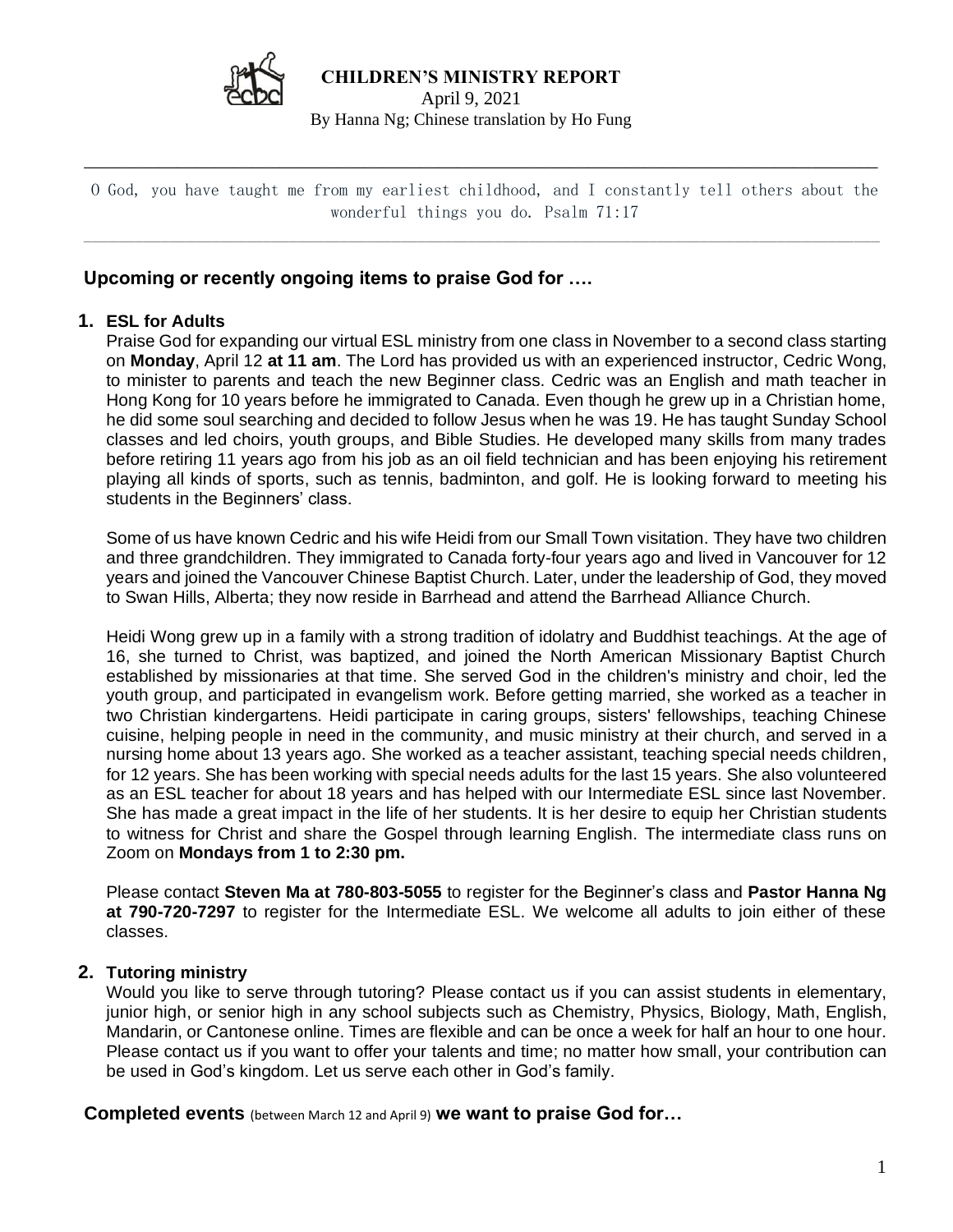## **1. Children's Ministry Meeting**

We had a children's ministry meeting on March 20 to evaluate, update, and plan for the upcoming ministry. Thanks to Cindy Li for leading the meeting and sharing the devotional, and Katherine Wong for taking minutes. On March 27, we had another meeting with Cindy Li, Alice Ma and Josephine Fung to discuss the Parents' meeting. We decided to have the preschoolers' parents' meeting once a month, with Cindy Li, Alice Ma and Josephine Fung taking turns leading the meetings on Sundays at 4:15 pm. We have had a wonderful time connecting with the parents after the Preschool Worship on Zoom. The three ladies have done an excellent job in leading the group in Cantonese.

### **2. Children's Ministry Website**

We invite you to visit our children's ministry website. We have uploaded more videos and are continuing to update the site with more videos, including planting edible flowers with Cristy, cooking with Chris Or and Jimmy Trinh, crafts with Lydia Nie, Yivana and Ivana Au Yang, and worship. Many thanks to Wilbert Ng, and to the brothers and sisters who have made this possible.

### **3. "Parenting in Two Cultures"**

The "Parenting in Two Cultures" virtual parenting workshop conducted by Miranda Fung on March 23 received an excellent response. Miranda shared how to raise our children in both Chinese and Western cultures, how to understand the struggles and concerns of children, and how to cultivate family harmony. Her experience and expertise are very much appreciated. Many thanks to Alice Ma for hosting this event, Katherine Wong for helping with the slides, and Miao Ling for inviting several new friends.

## **4. "Sex, Marijuana, and Other Drugs" youth virtual talk**

The "Sex, Marijuana, and Other Drugs" youth virtual talk conducted by Gavin Lam (a social worker) and Cecilia Chan (a counseling therapist) on March 27 was very informative. It was a thumbs-up presentation from a scientific perspective addressing the spiritual effects that our youth seldom hear about. We had more than 20 youths attending the Zoom session that day.

### **5. Adolescent Spring Workshops (Grades 7-12)**

Praise God for granting us the opportunity to organize the Adolescent Spring Workshops for grades 7- 12 during Spring Break from March 29 to April 2, 2021. This 5-day virtual camp with in-person outings ran from 10 am to 4:30 pm. We had 24 youth, consisting of 12 boys, 3 of whom are special needs, and 12 girls. We thank the parents for all their support and trust.

The camp offered 10 online sessions based on Dr. James Dobson's book "Preparing for Adolescence," on subjects such as dating and marriage, anxiety, what God what says about video games and other addictions, and pornography. Helena Wong, a dietitian, shared her expertise on Nutrition and her wonderful testimony of how she found worth in Christ, a much-needed story for this stage of life. Jackie Lee presented his additional talent in taking pictures and gave us wonderful tips on Photography. Heidi Wong, who has experience working with youth, also had two last sessions with the teens. In addition, an art teacher, Marie Yuan, was invited to lead them in expressing their feelings and in discussing Confronting Chinese Stereotypes. For lunch, Karine Chan taught 2 sessions on cooking delicious Soup Rice and Green Pasta. Jimmy Trinh taught a class on making a delicious Green Onion Cake, Jaden & Brian Lin demonstrated how to make Tuna Sandwiches, and Kezia Wong showed how to make Crepes. Felix Chen led the fitness class. Lydia Nie and Yivana Au Yang prepared couple praise songs to start the day. Once again, a great appreciation to all who supported this camp by teaching the youth how to survive and thrive in their adolescence.

We concluded each day with outdoor activities. On the first day we went to Kinsmen Park/Walterdale Bridge to apply what we learned from Jackie's photography techniques; and on Tuesday, we went to Rundle Park for biking and roller skating. On Wednesday, we had a car wash at the church parking lot. We had fun washing about 20 cars on that day and fellowshipping with the parents. On Thursday, we went to visit Northern Lights Cemetery and heard stories from Helen Mah about her late husband Clifton, from Rev. Ng about Yvette and Dennis Tang, and Katherine Wong about her dad, Samuel Wong. I am grateful for Helen's and Katherine's recording of their personal and moving stories and pictures. It was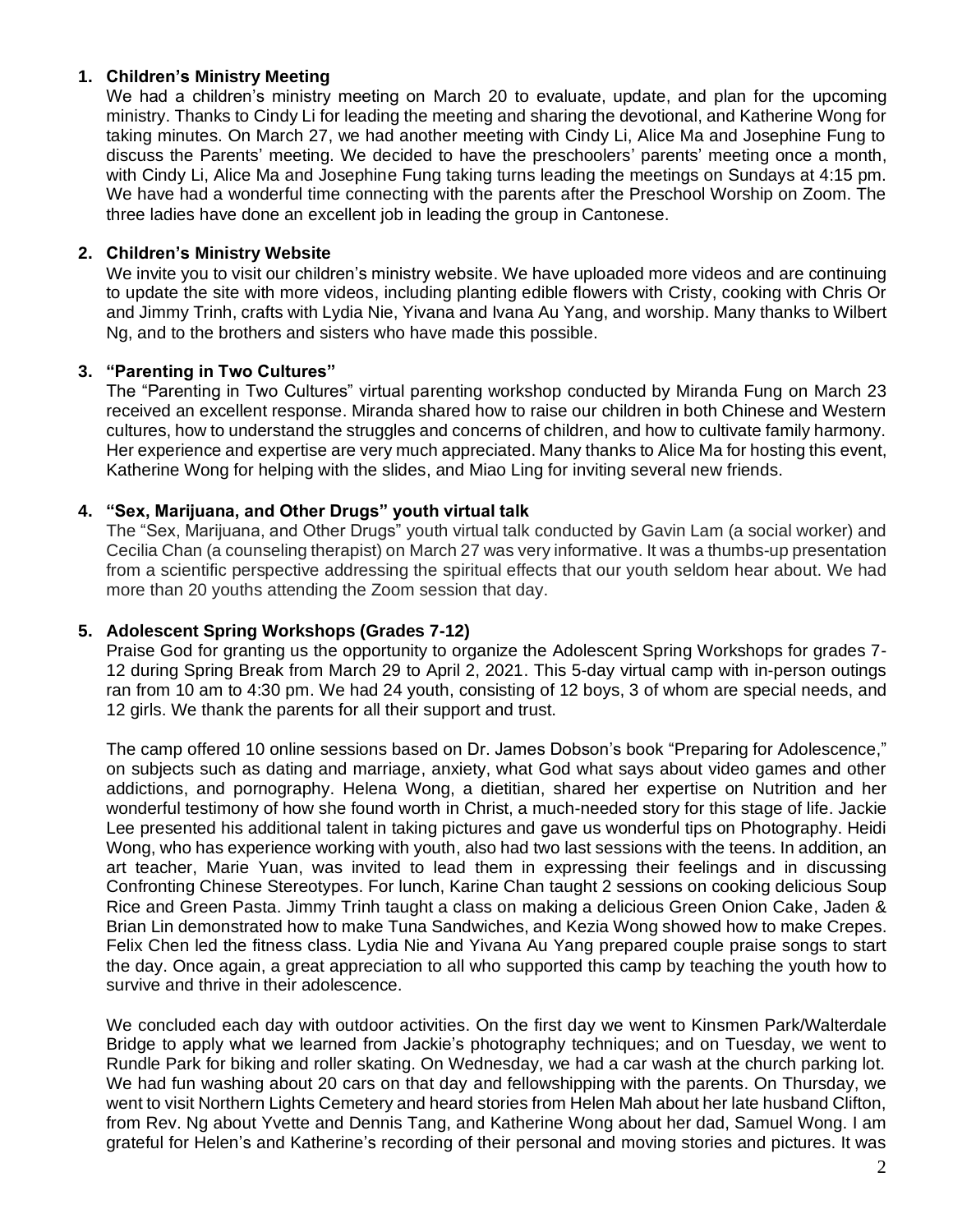so meaningful to learn from those who have lived exemplary lives as faithful followers of Christ. May all who have gone before us find us faithful. I also appreciate Helen Mah for preparing the snack and flowers to present to those who have gone before us. Later, a few of us also visited Holy Cross Mausoleum. On the last day, the teens went to the U of A campus for an experience tour with Gary Chan, Ryan Chau, Tammy and Johanna Ng, who shared their university experiences in order to prepare the teens for their higher education.

This camp resulted from the huge efforts of Katherine Wong, Alice and Steven Ma, who organized, purchased, packed, and delivered the materials. They packed 5 days' worth of ingredients for the youth to learn cooking, materials for art, and worksheets that were delivered by Danny Szeto, Katherine & Bryan Wai, Alice & Steven Ma, and Rev. Ng. Chris Lau helped with purchasing wooden crosses from several stores for the commitment arts. I am very grateful to the members of ECBC who donated generously to this camp. In addition, I thank God for the support from Rev. Ng, so that the work seems much lighter. A huge appreciation for those who poured out their love for the youth of our church. Praise God for calling us to embrace these young people with the love of Christ. With their much-needed cooperation we hope to pass on the baton to our future generations and leaders. A graduation ceremony is planned for May 8. A grade 11 student said she wished she could have learned all of these things when she was younger, and was grateful for the opportunity. The last time we had this type of teaching was more than 8 years ago. Praise God for the privilege to be part of our youth's development.

#### **6. Easter Worship**

Although we had an Easter joint worship, we saw the need for a virtual preschool worship, fitness class, and children's worship. Thanks to Yivana Au Yang, Ivana Au Yang, Lydia Nie, Karine Chan, Alice Ma and all the teachers' faithful services and love for the children. Bravo to Yivana Au Yang for taking the time to create the "Make Me a Servant" video as a reminder to us to follow Christ's sacrificial example: "This is how we know what love is: Jesus Christ laid down his life for us. And we ought to lay down our lives for our brothers and sisters" (1 John 3:16). The Bible calls us to serve one another in love; Galatians 5:13 says: "For you have been called to live in freedom, my brothers and sisters. But don't use your freedom to satisfy your sinful nature. Instead, use your freedom to serve one another in love."

In His Service,

Hanna Ng Children's Pastor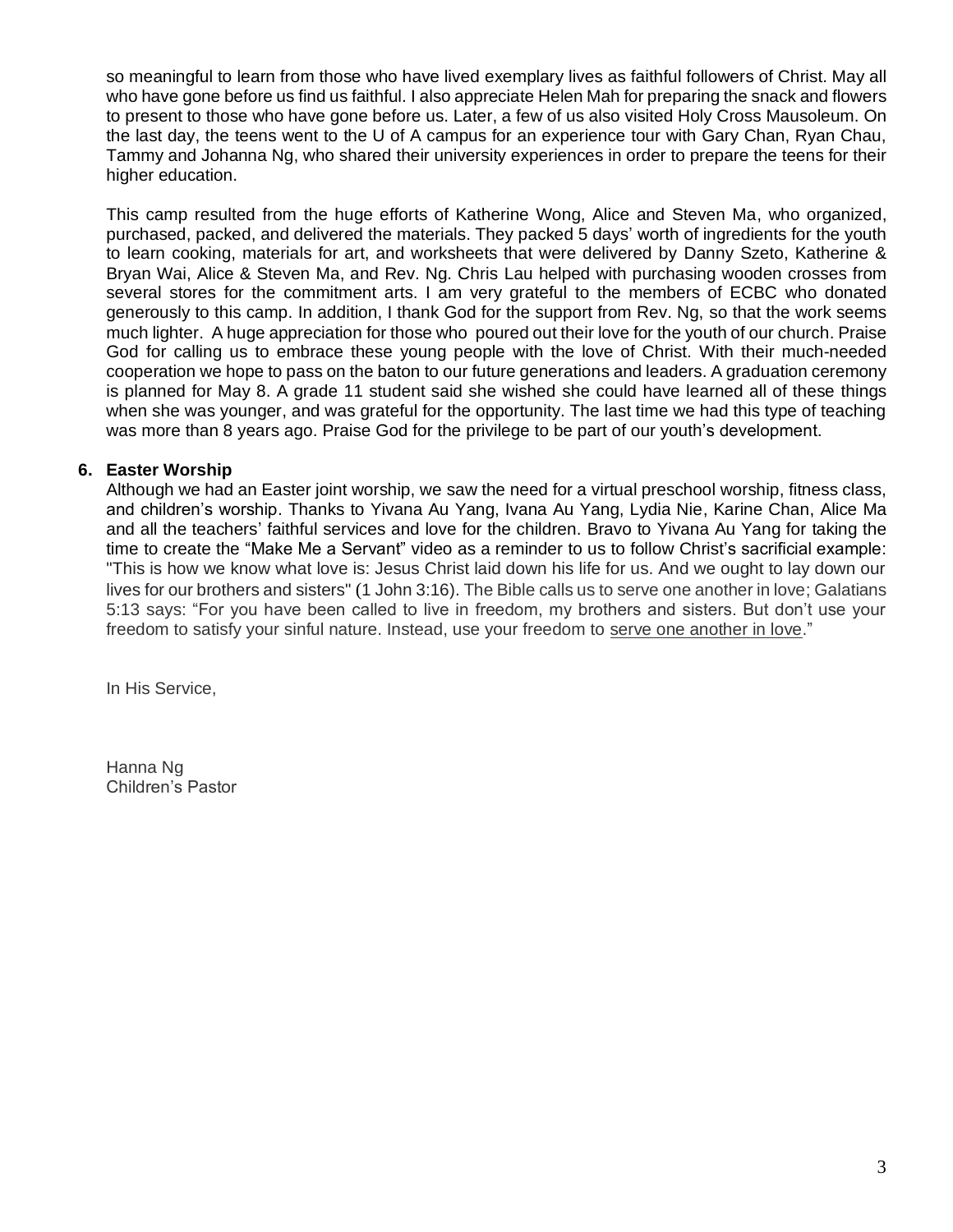# 兒童部四月份工作報告

為已經完成及正在進行的項目感謝神

#### 1. 成人英文班

讚美神我們網上的英文班事工由十一月的壹班,擴展到第二班,這班在四月十二日上午十一 時隆重開課。神為我們安排了一位很有經驗的教師 Cedric Wong 來教導我們家長的新班。 Cedric Wong 老師在未移民加拿大以前在香港教英文和數學有十年之久。他雖然生長在基督教 的家庭,但他十九歲的時候,經過屬靈方面的追求,決志信主。他有教主日學,帶領詩班, 青年團,查經班。他有多方面的經驗和學問,是一位油塲的技術員,十一年前已經退休。他 喜愛各種運動,如羽毛球,乒乓球,高爾夫球等。並非常期待在英文新班,接見各位同學!

我們有好幾位在小城探訪的時候,認識了 Cedric 和他太太 Heidi。他們有兩個孩子, 三個孫子。在四十四年前移民到加拿大,住在溫哥華十二年,參加溫哥華華人浸信會。後 來,隨著神的帶領,移居 Swan Hills ,Alberta。他們現居 Barrhead,在 Barrhead Alliance Church 聚 會。

Heidi Wong 生長在一個很強佛教思想的家庭,她十六歲的時候信主,受浸。她當時加入由宣 教士設立的 North American Missionary Baptist Church。她在兒童事工,詩班,青年團契及宣教 工作,服事神。婚前,曾在兩所基督教的幼稚園做教師。Heidi 參加關顧組,姊妹團契,教煮 中餐,幫助社會有需要的人,教會的音樂事工。十三年前在護老院工作。有十二年協助有特 別需要的兒童。最近的十五年幫助有特別需要的成年人。有十八年,她自願做 ESL 英文的教 師,並在去年十一月開始,來幫助我們的英文中班。她非常關心自己學生的屬靈生命,她的 目標是去裝備她的學生為主作見證,藉著學英文來分享福音。中級英文班在網上,逢週一, 下午一點至二點半。

請聯絡 Steven Ma,電話 780-803-5055 初級班報名。

Hanna Ng, 電話 780-720-7297中級班。 歡迎各位成年人報名參加!

#### 2.補習班

請問,你願意在補習班裏服事嗎?如果你可以幫助,初級,中級或高級班學生,在化學科, 物理科,生物科,數學,國語或粵語,作網上補習,時間可以調整,每週一次,每次半至壹 小時。請聯絡我們。獻上你的時間和恩賜,不論多少,用在神的國度裏,在神家彼此服事。

(三月月十二日至四月九日) 完成了的事工, 感謝神,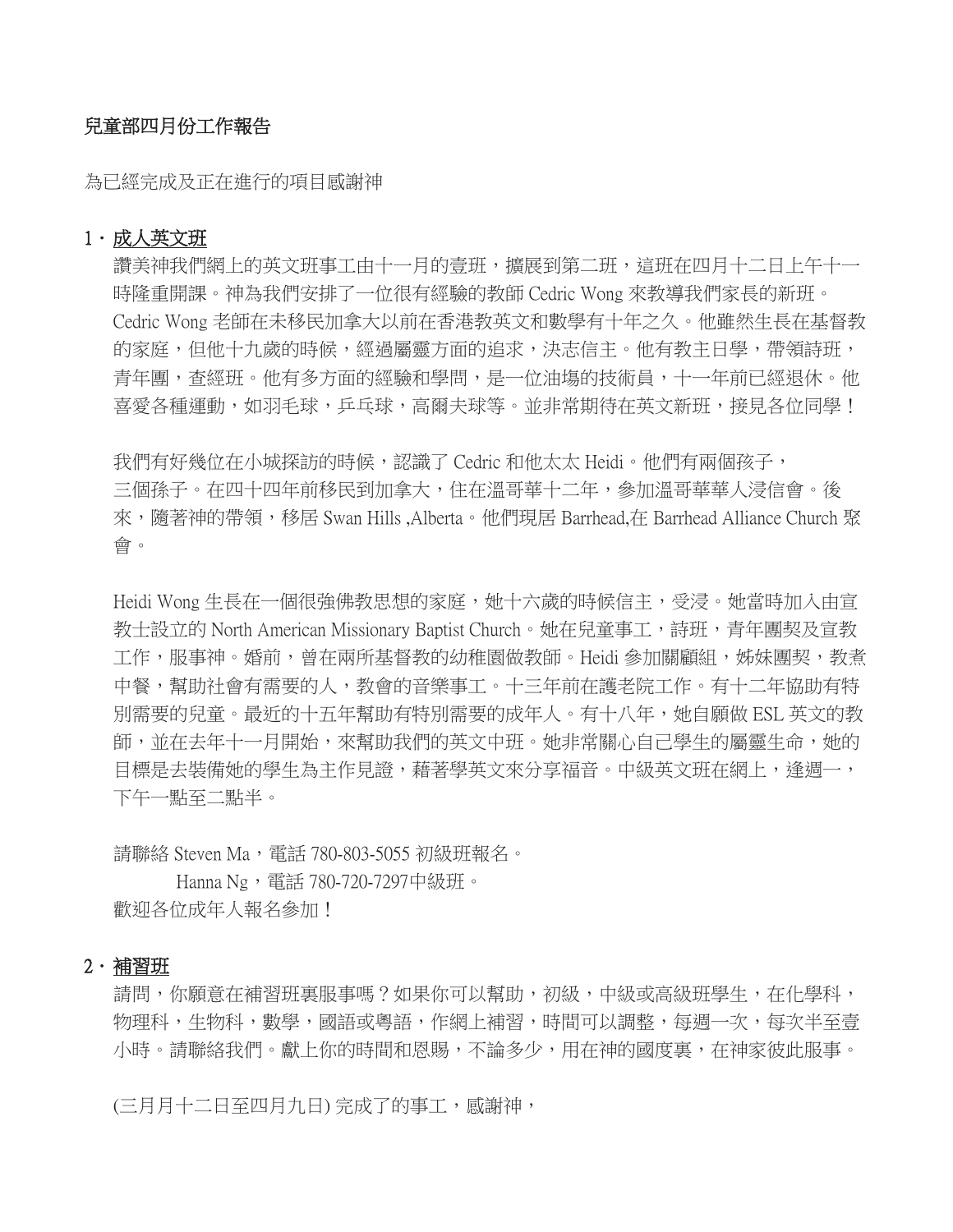### 1.兒童事工會議

在三月廾日,我們舉行了兒童事工會議,來檢查,跟進及計劃將來的事工。謝謝 Cindy Li 主領會議,靈修分享。Katherine Wai 做記錄。三月卄七日,我們又開會,有 Cindy Li, Alice Ma 和 Josephine Fung ,一齊商討跟家長的約會。我們決定,改為每月一次"學前班 學生家長會"由 Cindy Li, Alice ma 和 Josephine Fung 輪流帶領。時間在主日下午四時十五 分開始。用 ZOOM 在學前班學生崇拜之後,跟他們的家長們有一段美好的交流。這三位 女士是講廣東話,做得非常好!

### 2.網上兒童事工

我們邀請你來閱覽我們的兒童事工網站。我們已經登上頗多的録影帶,並且在不斷的更 新。內容有 Cristy 種植可以食的花,Chris Or 和 Jimmy Trinh 的烹餁班,Lydia Nie, Yivana, Ivava Au Yang 的手工。感謝 Wilbert Ng 及眾弟兄姊妹的幫忙。

### 3."怎樣教養那生活在兩種文化下的孩子"

三月廾三日,有 Miranda Fung 主領這工作坊,非常成功。Miranda 分享怎樣培養孩子們在 這中,英文化下成長,要多了解孩子們的掙扎,生活和細節,能維護家庭的諧。她無價的 經驗和專業很得到讚賞。多謝 Alice Ma 主領聚會, Katherine Wai 放播投影, Miao Ling 邀 請了幾位新朋友。

# 4."性,大麻,毒品"的青年講座

這講座是由 Gavin Lam (社工) 和 Cecilia Chan (輔導員) 在三月十七日舉行。資訊詳盡。 是一份最佳的報導,由科學伸延至屬靈方面的事,青年們很難聽到的機會,那天我們有超 過二十位青年用 ZOOM 參加。

### 5.青少年青春期"的夏季工作坊

感謝神賜我們機會組織這一個為青年人预備了的, "青少年青春期"的夏季工作坊。趁著 學校春節假期由三月廾九日至四月二日,為第七至十二班的同學而舉辦的。這五天的日 營,有外遊的時間,由上午一時至下午四時三十分。我們有卄四位青年參加,內有十二位 男的,包括三位有特別需要的,另十二位是女孩子。多謝家長們給我們的支持和信任。

這日營在網上有拾個環節,取自 Dr.James Dobson 所寫的書 , "Preparing for Adolescence ",內容包括:約會,婚姻,顧慮,神怎樣講及的手機遊戲,其他毒癖和色情書畫。 Helena Wong 營養師,分享她的營養專業,與及怎樣找到了耶穌,這人生最需要的階段。 Jackie Lee 講到他對攝影的心得,並提供了很多拍攝的技巧。Heidi Wong 有經驗的青年工 作者,也跟學員上了兩課。Marie Yuan 藝術家,帶領他們怎樣去表達情緒,研究怎樣面對